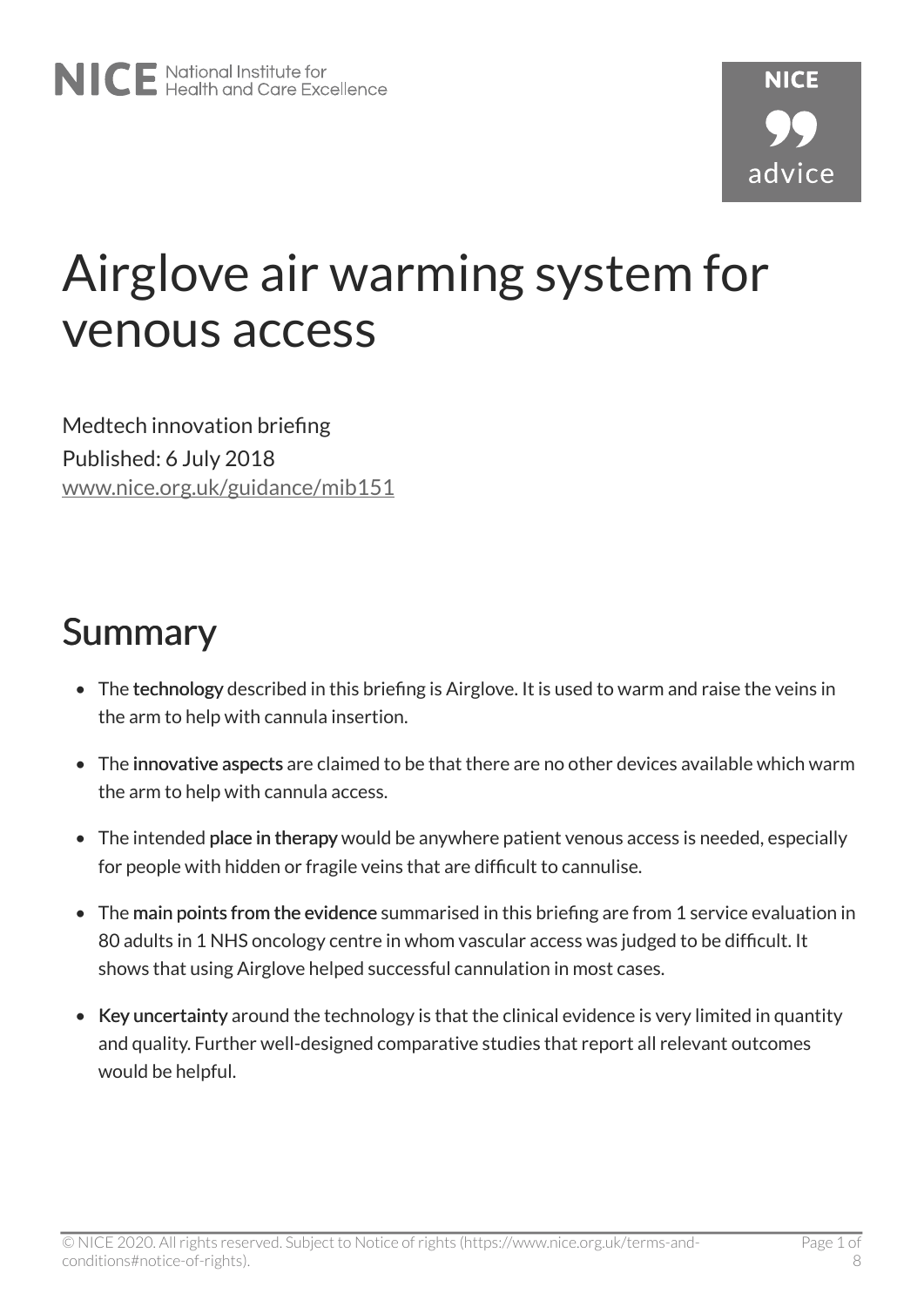• The cost of Airglove is £795 for the warming unit, and £0.80 per disposable glove (excluding VAT). The resource impact would be an additional cost compared with current practice which could be offset if using Airglove in selected patients saved staff time and allowed use of fewer consumables from failed attempts at cannulation.

## The technology

Airglove (Green Cross Medico Ltd) is an air warming system to improve access to veins for the delivery of drugs such as chemotherapy. It consists of a heating unit and tube containing a heat outlet, and single-use disposable double-walled polythene 'gloves'. The glove is placed on the tube and over the forearm; the glove seals on the forearm and heats it using warm air. Airglove has 3 temperature settings (31.5ºC, 35.5ºC, and 38.5ºC) designed for sensitive, normal and heavier skin types as well as a timer that automatically switches off the unit after 3 minutes. Warming the forearm raises the veins allowing for easier cannula insertion.

#### **Innovations**

The company claims that there are no other technologies available that warm the arm to help with improved cannula access. No similar technology was identified during the development of this briefing.

### Current care pathway

There is no guidance on how to perform cannulation in people with hard-to-access veins. [Mbamalu](https://pmj.bmj.com/content/75/886/459) [et al. \(1999\)](https://pmj.bmj.com/content/75/886/459) reviews the evidence for methods of getting peripheral venous access in difficult situations. These include milking the vein, increasing pressure using tourniquets, warming the arm with hot water or pads, and using ultrasound to identify veins.

#### Population, setting and intended user

The technology would be used by healthcare professionals, including vascular access specialists, in settings where regular venous access is needed. It would likely be used when access was anticipated to be difficult, or after failed attempts, including in patients with hidden or fragile veins, such as in oncology. However, it is suitable for use in any setting - inpatient, outpatient or GP surgeries - where venous access is needed.

Minimal training is expected to be needed.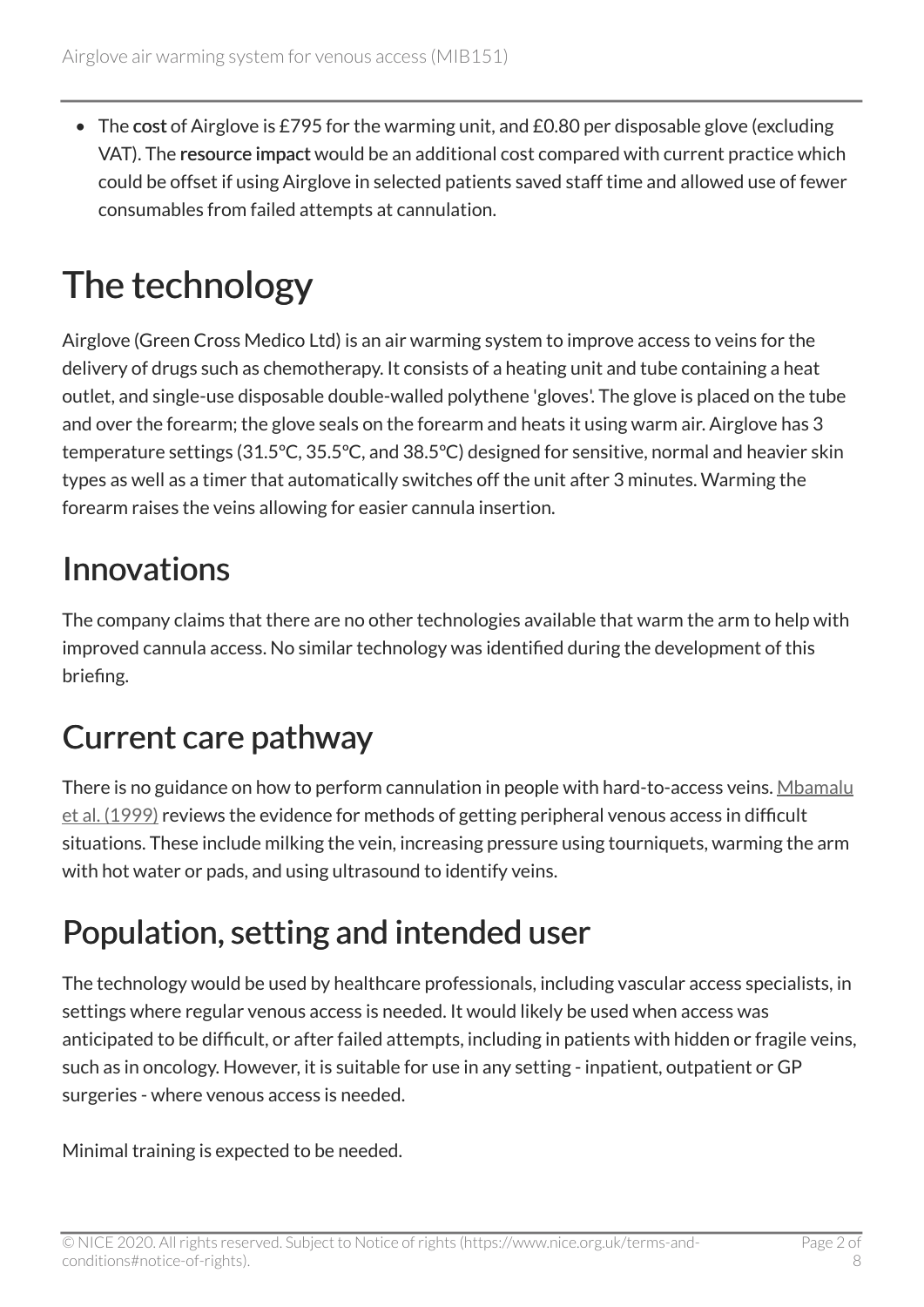### **Costs**

#### Technology costs

The heating unit costs £795, has an estimated lifespan of 3 years, and comes with a 1-year guarantee.

A single-use disposable glove costs £0.80.

#### Costs of standard care

The technology could potentially avoid repeated unsuccessful cannulation. The company estimates that it can take 3 attempts for successful cannulation in an oncology patient. The costs of the consumables (2 each of cannula, saline solution, needles, syringes, and sterilisation packs) for each attempted cannulation is estimated by the company to be £1.45.

#### Resource consequences

The technology has been used in a clinical trial at Maidstone and Tunbridge Wells NHS Trust hospital, and is currently used in 5 NHS hospitals in England.

The company has calculated potential annual cost savings of £57,627 for a typical oncology unit using the following assumptions:

- It does 9,100 chemotherapy cycles a year.
- Using Airglove avoids 2 unsuccessful cannulation attempts, each taking 6 minutes of an oncology nurse's time (at £1.44 for 6 minutes) and £1.45 in consumable costs.
- For successful cannulation, using Airglove takes 6 minutes of an oncology nurse's time but avoids the need for warming with hot water, which takes 12 minutes of their time.
- No changes in facilities or additional infrastructure are needed.

## Regulatory information

Airglove is a CE-marked class I medical device.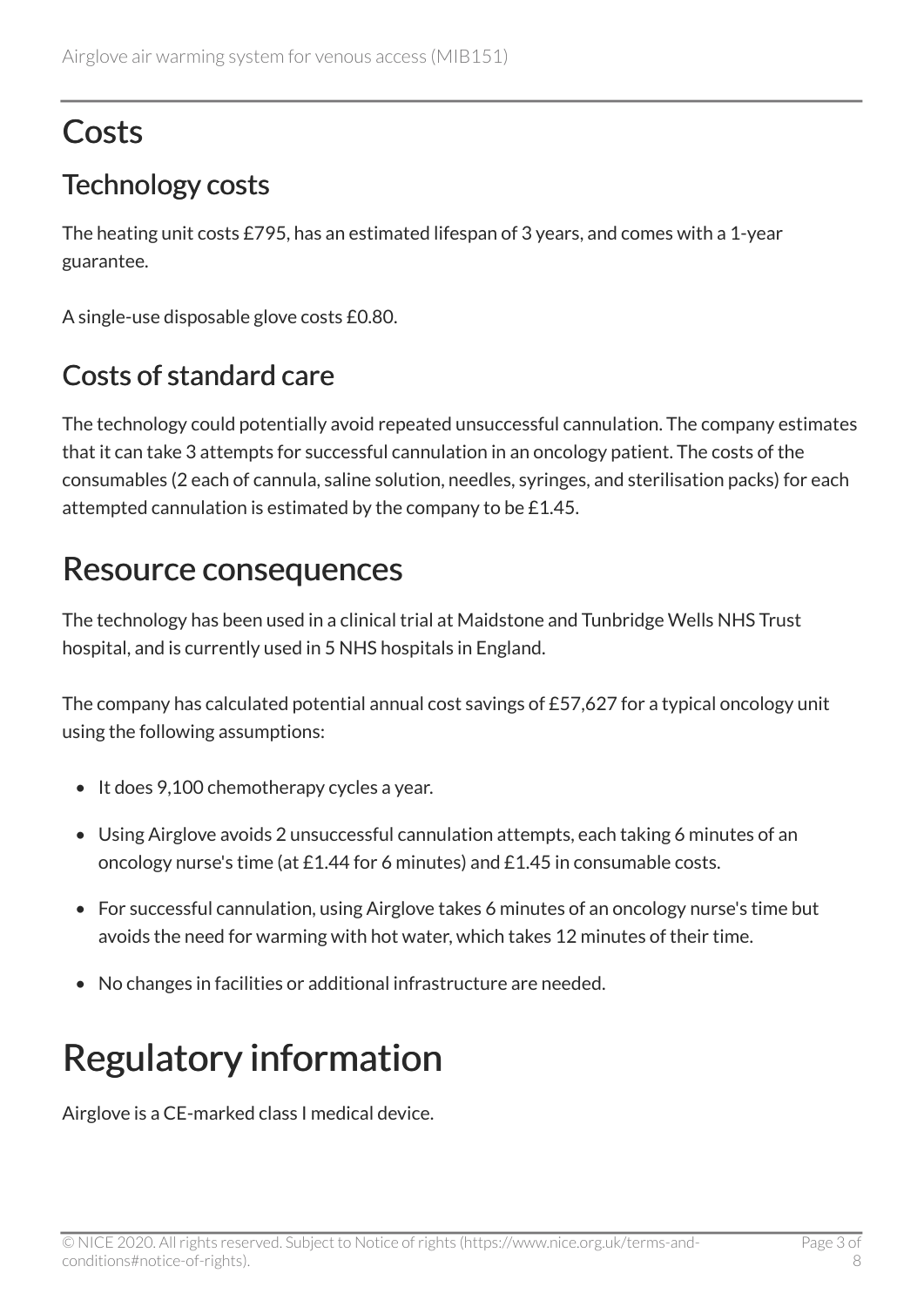## Equality considerations

NICE is committed to promoting equality, eliminating unlawful discrimination and fostering good relations between people with particular protected characteristics and others. In producing guidance and advice, NICE aims to comply fully with all legal obligations to: promote race and disability equality and equality of opportunity between men and women, eliminate unlawful discrimination on grounds of race, disability, age, sex, gender reassignment, marriage and civil partnership, pregnancy and maternity (including women post-delivery), sexual orientation, and religion or belief (these are protected characteristics under the Equality Act 2010).

Some people in whom vascular access is difficult may, because of their underlying condition (such as cancer), be classified as disabled under the Equality Act. The technology may help with quicker access to intravenously administered chemotherapy agents in these patients and improve their experience of care.

## Clinical and technical evidence

A literature search was done for this briefing in accordance with the interim process and methods [statement.](https://www.nice.org.uk/Media/Default/About/what-we-do/NICE-advice/Medtech-innovation-briefings/MIB-interim-process-methods-statement.pdf) This briefing includes the most relevant or best available published evidence relating to the clinical effectiveness of the technology. Further information about how the evidence for this briefing was selected is available on request by contacting [mibs@nice.org.uk.](mailto:mibs@nice.org.uk)

### Published evidence

One service evaluation in 80 patients is summarised in this briefing. A further unpublished study in 2 adult volunteers was identified and no other evidence on the technology was identified.

Table 1 summarises the clinical evidence as well as its strengths and limitations.

#### Overall assessment of the evidence

The evidence base is very limited in quantity and quality, consisting of a service evaluation which is not peer reviewed and is missing details on the outcomes reported in particular. It showed that most patients in whom access was difficult had a successful cannulation using Airglove.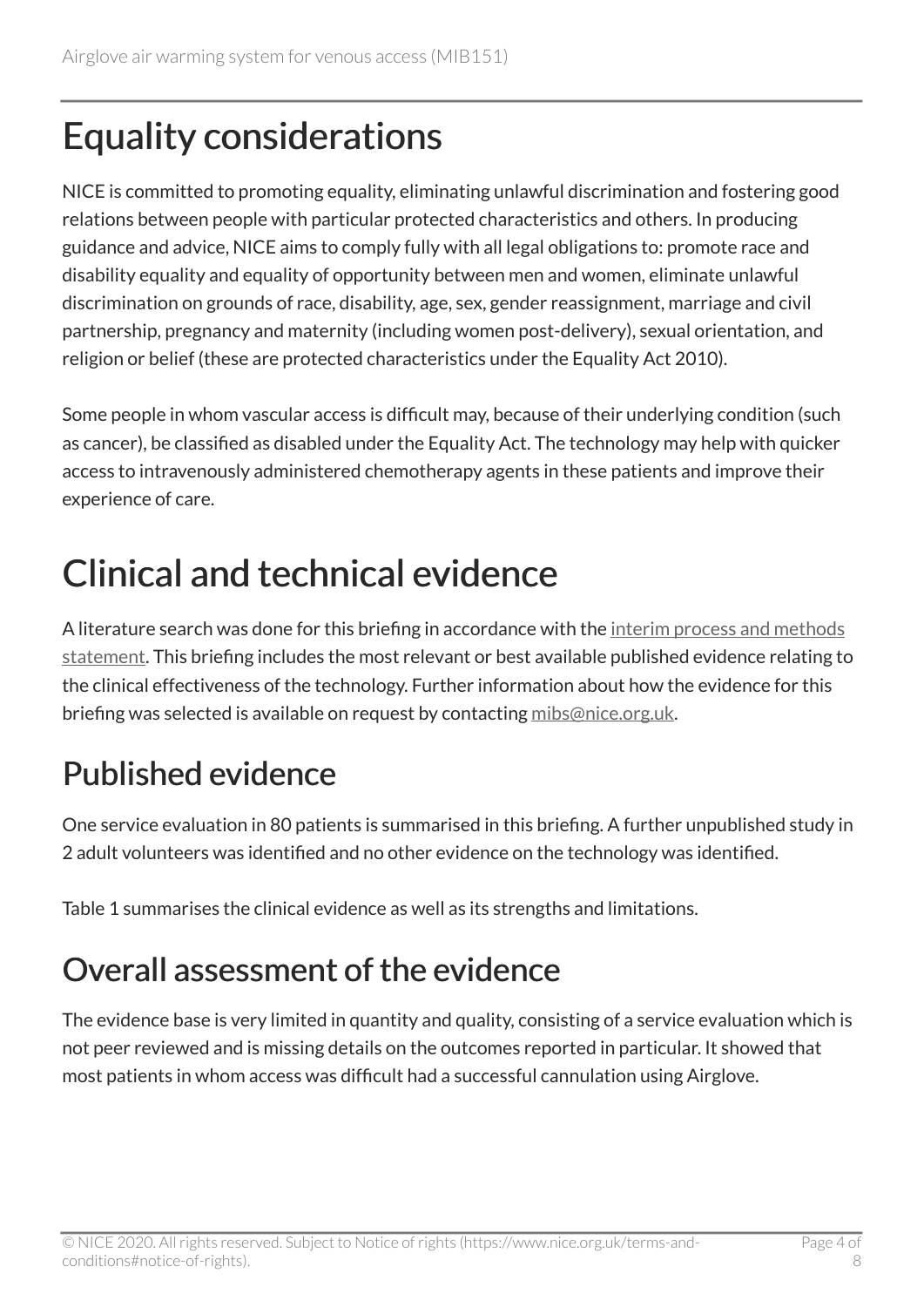#### Table 1 Summary of selected studies

| Service evaluation of the Airglove Patient Warming Device (2017) |                                                                                                                                                                                                                                                                                               |
|------------------------------------------------------------------|-----------------------------------------------------------------------------------------------------------------------------------------------------------------------------------------------------------------------------------------------------------------------------------------------|
| Study size,<br>design and<br>location                            | 80 patients in whom cannulation is difficult; observational; 1 oncology ward in<br>England.                                                                                                                                                                                                   |
| Intervention<br>and<br>comparator(s)                             | Intervention: Airglove warming device.<br>No comparator.                                                                                                                                                                                                                                      |
| Key<br>outcomes                                                  | Cannulation after 1 heating was successful in 70 out of 80 attempts using<br>Airglove. Two of the 10 patients had a further unsuccessful attempt, and 1<br>patient had 3 unsuccessful attempts at cannulation using Airglove.                                                                 |
|                                                                  | Reasons for unsuccessful cannulation included veins not being visible or<br>palpable, or being damaged. Staff and patient satisfaction with the device<br>(when sought) is reported as being high, and preferred to the warm water<br>method of raising the veins.                            |
|                                                                  | Two patients were recorded as having an adverse event; no cause was<br>recorded; both had successful cannulation. No patients had a burning<br>sensation and none experienced pain.                                                                                                           |
| Strengths and<br>limitations                                     | The study includes a large sample of patients, who it is claimed were chosen<br>randomly. The study methodology is basic. This is a hospital evaluation not<br>published in a peer-reviewed journal and the information reported on patient<br>and nursing feedback in particular is limited. |

#### Recent and ongoing studies

No ongoing or in-development trials were identified.

### Specialist commentator comments

Comments on this technology were invited from clinical specialists working in the field and relevant patient organisations. The comments received are individual opinions and do not represent NICE's view.

Three specialists and 1 additional reviewer commented on the technology.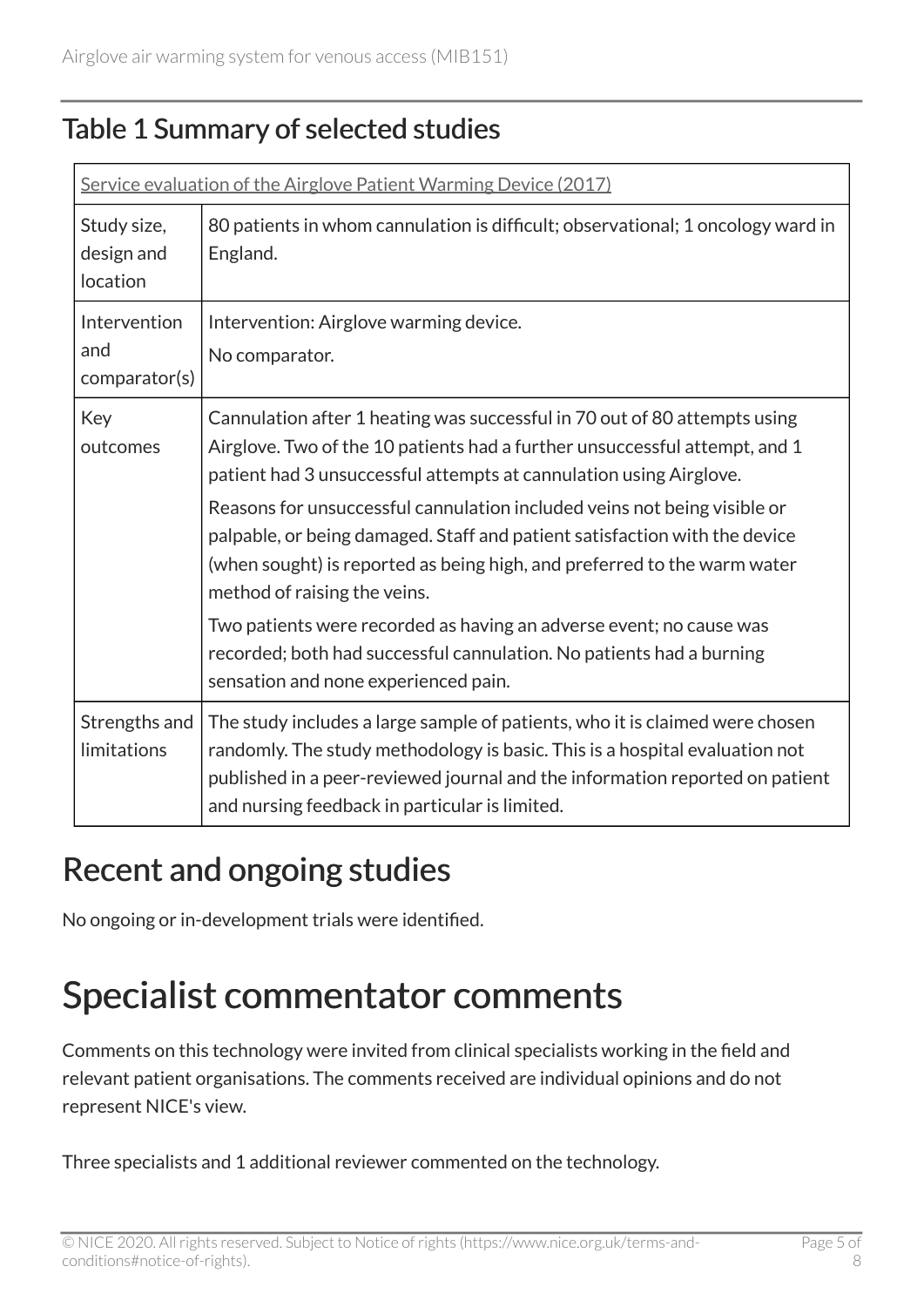#### Level of innovation

The additional reviewer had used the technology, and 2 specialists were aware of it. All considered the technology to be innovative, and were not aware of any similar technologies.

### Potential patient impact

The commentators agreed that the technology would benefit patients if it improved the rate of successful cannulation. One further identified improved patient satisfaction and enhanced sterility as other potential benefits. Oncology patients, those with diabetes, peripheral arterial disease, the young and elderly were cited as examples of patient groups who would particularly benefit from this technology.

#### Potential system impact

A reduction in staff time spent on getting venous access and a better patient experience were identified as potential system benefits. One expert further noted that repeated failed attempts at cannulation can increase the risk of infection and thrombosis. The technology was considered likely to be cost saving by 1 expert, cost incurring by 2, and cost neutral to potentially saving by the additional reviewer.

#### General comments

No specific infrastructure and only limited training needs were identified. One expert cited the need for further evidence but considered that if the technology provided a consistent level of heat for a predefined time it would have patient benefits. One was of the opinion that while the technology is likely to increase costs, this has to be weighed against potential improvements in the patient experience and savings in staff time spent securing venous access. Around 20% of patients needing venous access was identified as an estimate of the eligible patient population.

## Patient organisation comments

Forty-three patient organisations were contacted, of which 2 replied.

Prostate Cancer UK were uncertain if this technology would offer advantages over existing treatments, warm water and warm pads. It noted that it is important to help accurate cannulation in its patient group because chemotherapy can cause blisters and burn if it is delivered into the tissue rather than diluted rapidly into the blood stream. With each cycle of chemotherapy, the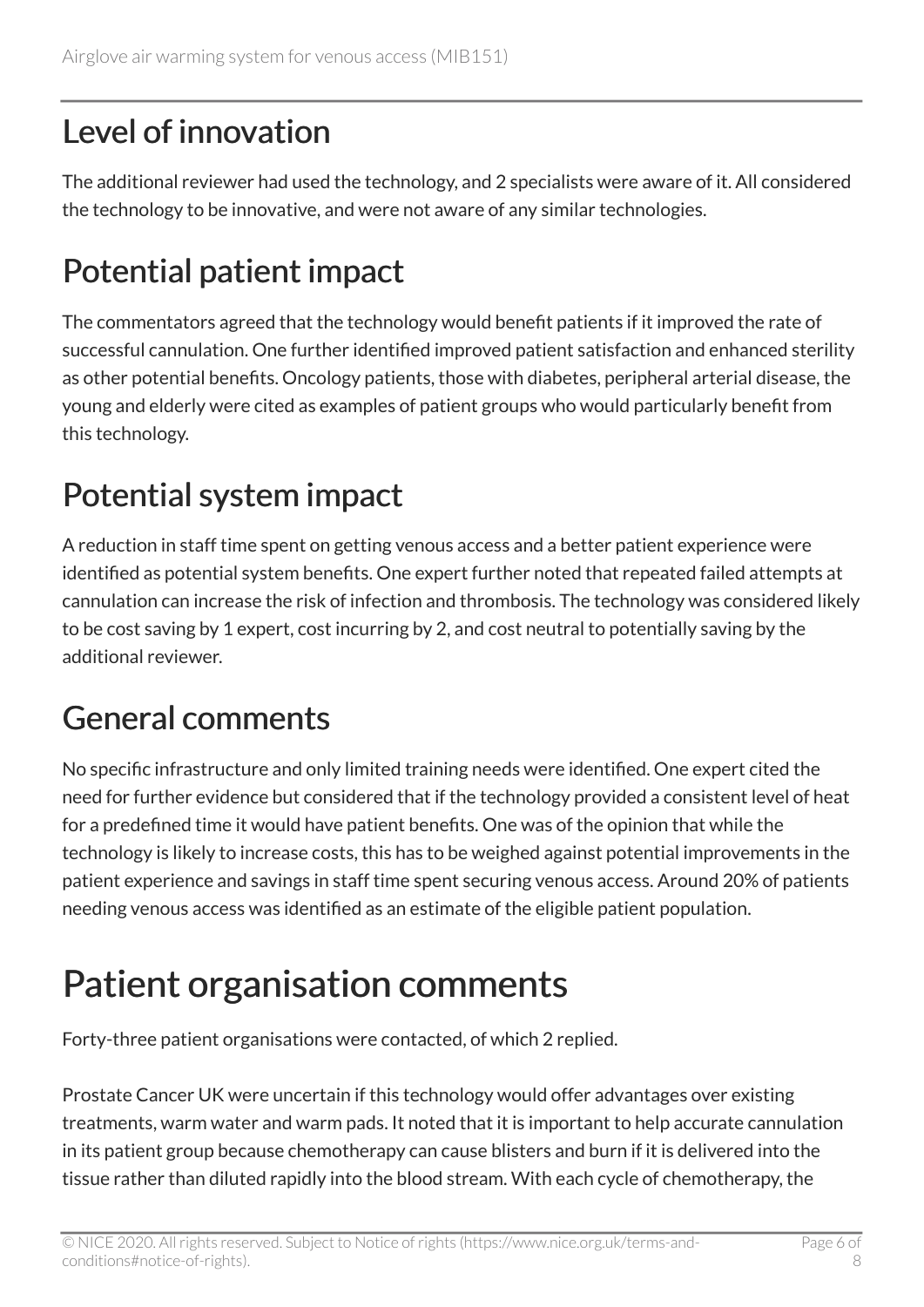blood vessels can deteriorate, so it is important to avoid failed cannulation attempts. There is also the potential problem of leakage out of holes left from failed cannulation.

Chronic Lymphocytic Leukaemia Support Association (CLLSA) noted that it is very distressing for patients, and their care giver, when there are multiple painful and unsuccessful attempts at cannulations. This anxiety is particularly severe for those with poor veins. CLLSA discussed methods of warming the arm, warm pads and hot water, and noted that these are not standardised in terms of timing or temperature, risk damage to the patient, and can be time consuming. It considered that Airglove offered a simple non-invasive solution to the issue of difficult cannulation and would be particularly suitable in elderly patients with fragile skin and veins, and anyone with a communication or learning disability, who may struggle to understand what is happening to them, and would therefore benefit from a smoother and quicker cannulation process.

### Specialist commentators

The following clinicians contributed to this briefing:

- Andrew Barton, advanced nurse practitioner vascular access and intravenous therapy, Frimley Health. Did not declare any interests.
- Terence Wong, consultant dermatologist, NHS Forth Valley. Did not declare any interests.
- Catherine Plowright, acute care nurse consultant and British Association of Critical Care Nurses professional advisor, East Kent Hospitals University NHS Foundation Trust. Did not declare any interests.

Additional reviewer:

• Leon D'Cruz, research associate in rheumatology and entrepreneurial lead, University of Ulster. Did not declare any interests.

Representatives from the following patient organisations contributed to this briefing:

- Prostate Cancer UK
- Chronic Lymphocytic Leukaemia Support Association.